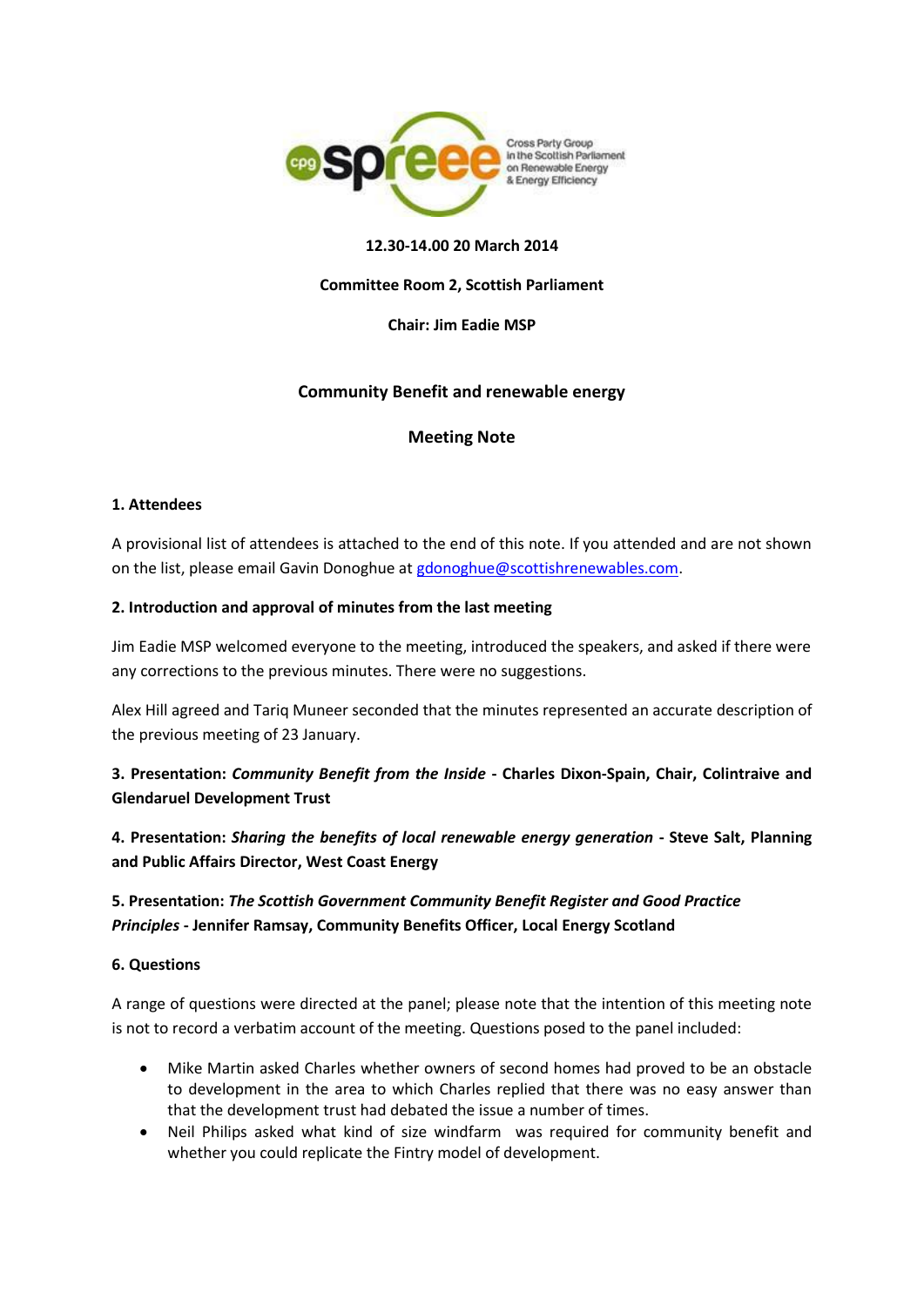- o Charles said that the community council, windfarm trust and local development trust provided a level of due diligence to the funding and that the community benefit was directed at the absolute need of the community.
- $\circ$  Steve Salt said that windfarm size could be as low as a seven turbine scheme that could have one community turbine, but all depends on size and grid connection.
- Bill Rodger asked about investments in the land and what happened after 25 years
	- o Charles said cost of decommissioning included in Community Benefit level.
	- $\circ$  Steve said decommissioning was dealt with properly by the planning authorities
- Patrick Harvie MSP asked why Community Benefit policy was a fixed amount rather than a percentage linked to the price of electricity
	- $\circ$  Steve said it was right that communities pushed for as much benefit from developers as possible but that a percentage of profits difficult due to commercial realities.
	- o Charles suggested £10k might be closer to mark for communities but that too much Community Benefit could make marginal schemes undevelopable.
	- $\circ$  Jennifer pointed out that the principles were the equivalent of £5k benefit so take a number of different forms.
- A number of questions were then taken at once from the following
	- Neil Philips asked how many projects effected by poor grid infrastructure
	- $\circ$  Graham Laing asked why developers didn't just concentrate on good sites that had a realistic chance of receiving a consent
	- o Lorna Ross aksed whether community benefit was paid by biomass plants
	- o Hugh Hunter-Gordon asked about community benefit arrangements for s.36 applications
- Charles replied that the planning system was not quite right but would be difficult to relax it so that Community Benefit was related to a planning consent
- Steve said the Scottish Government's new principles may help with interaction with communities
- Jennifer emphasized that planning and Community Benefit need to be kept separate.
- Charles said if biomass plant commercial scale then they should provide community benefit
- Jennifer pointed out that the principles applied to all onshore technologies

# **8. Date and Topic of Next Meeting**

The next meeting will take place on 25 June 2014 between 12.30pm and 2.00pm in Committee Room 2. The meeting will focus on the European context – policy, funding, education

# **9. AOB**

For suggestions for correction of this note and to request copies of presentations, please contact the secretariat, Gavin Donoghue [\(gdonoghue@scottishrenewables.com\)](mailto:gdonoghue@scottishrenewables.com).

# **9. Attendees**

| Blair   | Armstrong      |
|---------|----------------|
| Barbara | Atterson       |
| Joss    | <b>Blamire</b> |
| Andrew  | <b>Bright</b>  |
| Tony    | <b>Brunton</b> |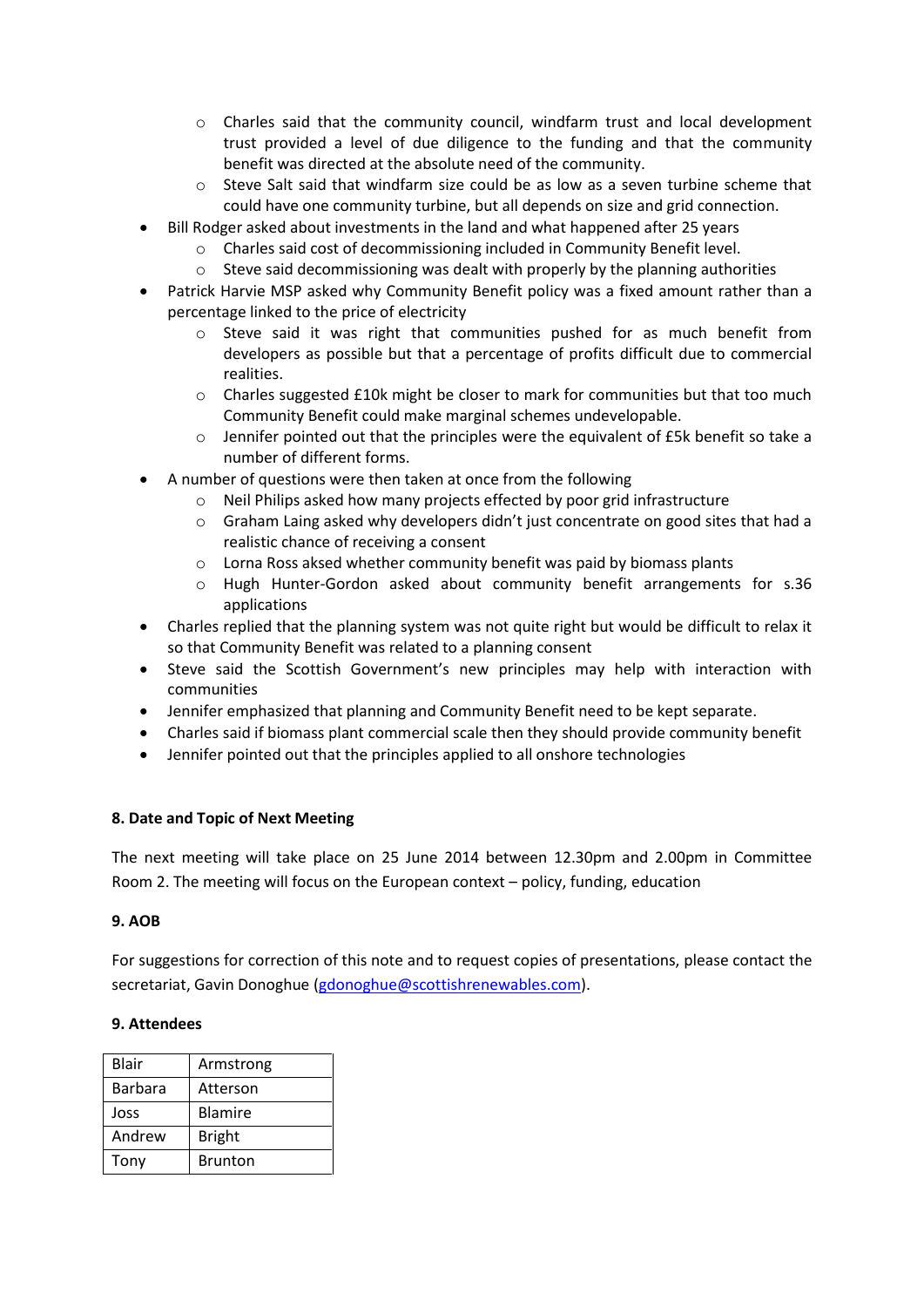| Stefan          | <b>Buettner</b>      |
|-----------------|----------------------|
| Nikki           | Carlyle              |
| Stephanie       | Clark                |
| Greg            | Clarke               |
| Michelle        | Cullis               |
| Jack            | <b>Davies</b>        |
| John            | Debenham             |
| Graeme          | Downie               |
| Jim             | Eadie MSP            |
| Hew             | Edgar                |
| Karen           | Freel                |
| Paul            | Gill                 |
| Anne            | Gray                 |
| Kelly           | Green                |
| Jelte           | Harnmeijer           |
| Patrick         | Harvie MSP           |
| Jenny           | Hazzard              |
| Thomas          | Hind                 |
| Linda           | Holt                 |
| Hugh            | <b>Hunter Gordon</b> |
| Aileen          | Jackson              |
| Christine       | Jones                |
| Sue             | <b>Kearns</b>        |
| Graeme          | Keddie               |
| David           | Keddie               |
| Alan            | Kyle                 |
| Graham          | Lang                 |
| Marion          | Lang                 |
| Elizabeth       | Leighton             |
| lan             | Lindsay              |
| Mike            | MacKenzie MSP        |
| Ed              | Maddox               |
| Graeme          | Mair                 |
| Mike            | Martin               |
| Philip          | Matthews             |
| Liam            | <b>McArthur MSP</b>  |
| Janis           | McCulloch            |
| Jamie           | <b>McGrigor MSP</b>  |
| Stewart         | Mckenna              |
| <b>Brian</b>    | McLeish              |
| Emma            | Megaughin            |
| <b>Beatrice</b> | Morrice              |
| <b>Bristow</b>  | Muldoon              |
| <b>Tariq</b>    | Muneer               |